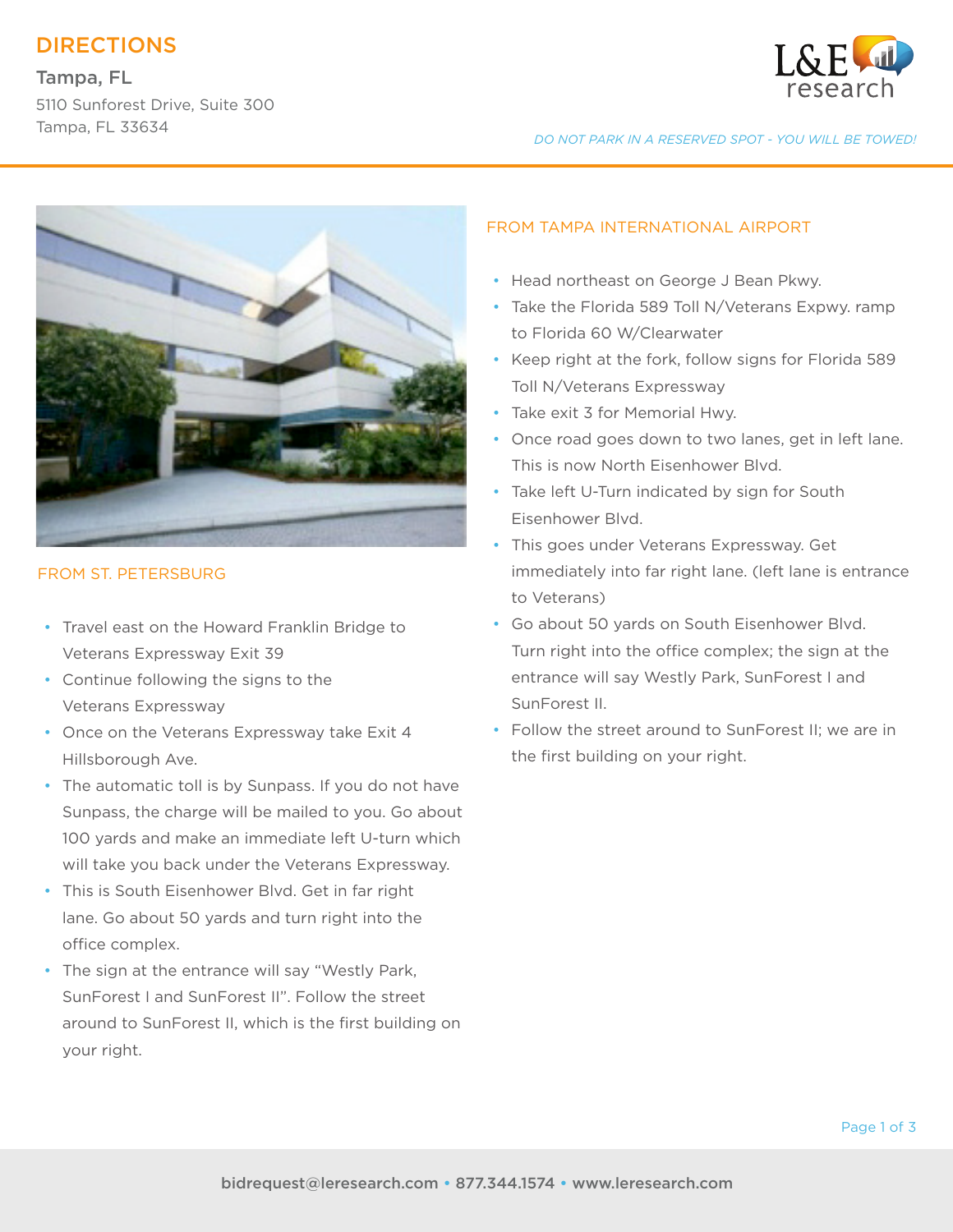# DIRECTIONS

## Tampa, FL

5110 Sunforest Drive, Suite 300 Tampa, FL 33634



*DO NOT PARK IN A RESERVED SPOT - YOU WILL BE TOWED!*



## FROM THE NORTH USING THE VETERANS EXPRESSWAY TRAVELING SOUTH

- Travel south on the Veterans Expressway to Exit 4 Hillsborough Ave.
- Go straight through the light crossing Hillsborough Ave.
- After crossing Hillsborough Ave, you will be on Eisenhower Blvd. Stay in the extreme right lane
- Go about 50 yards and turn right into the office complex
- The sign at the entrance will say "Westly Park, Sunforest I and Sunforest II"
- Follow the street around to Sunforest II, which is the first building on your right

#### FROM DALE MABRY HIGHWAY

- Follow Hillsborough Ave. westbound, going under the Veterans Expressway
- Turn left onto South Eisenhower Blvd.
- Immediately get in extreme right lane since the left lane is access to southbound Toll Rd.589/ Veterans Expressway.
- Go about 50 yards and turn right into the office complex.
- The sign at the entrance will say "Westly Park, SunForest I and SunForest II". Follow the street around to SunForest II, which is the first building on your right.

## TRAVELING EASTBOUND ON HILLSBOROUGH AVE.

- Follow Hillsborough Ave. eastbound towards the Veterans Expressway
- Just before the Veterans Expressway turn right onto Eisenhower Blvd.
- Stay in the extreme right lane
- Go about 50 yards and turn right into the office complex
- The sign at the entrance will say "Westly Park, Sunforest I and Sunforest II"
- Follow the street around to Sunforest II, which is the first building on your right